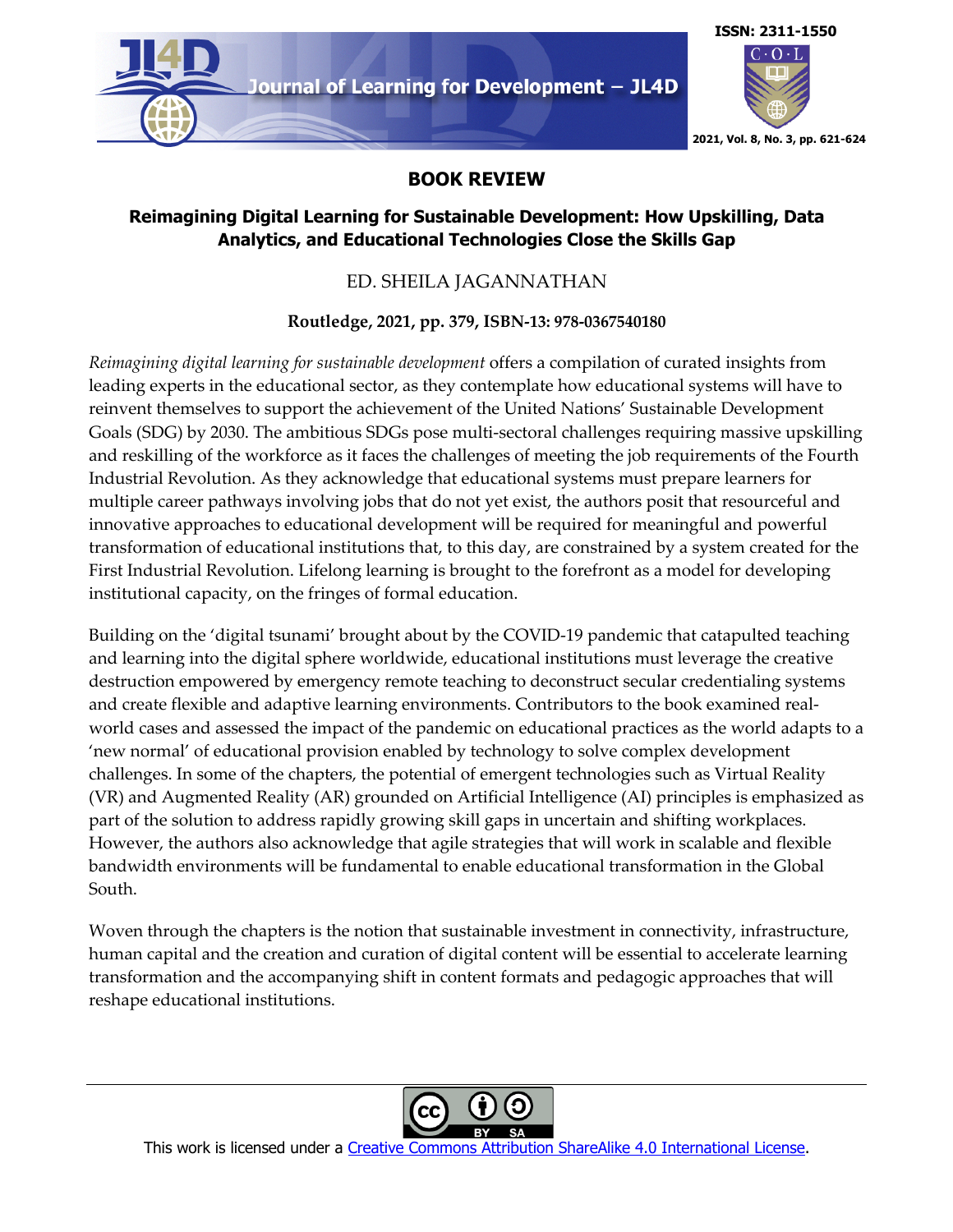The book is organised into eight themes, each including distinct but complementary chapters. The first theme, *Learning in the 21st century*, examines the scale of the educational challenge brought about by the demands of the Fourth Industrial Revolution in terms of the massive skilling that will be required to respond to sustained economic development. The rich discussion in the four chapters contained in this theme explores capacity development as critical to achieving the SDGs through a cross-sectoral, multi-layered approach anchored on flexible and adaptive lifelong learning technology-based approaches and the deconstruction of the traditional degree, supported by complementary, modular, micro-credentialling systems. The discussion examines the crucial role of technology in enhancing scalability at affordable rates to mitigate the stark inequalities in digital access and the lack of digital skills among teachers uncovered by the pandemic, especially in developing economies; and it underlines how 'unlearning' of conventional behaviours will be instrumental in the introduction of new educational models focused on changing teaching and learning paradigms.

The second theme, *Innovative pedagogies to advance reach, relevance and quality learning outcomes*, focuses the discussion on issues of quality around teaching and learning enabled by technology. Chapter 5 starts the theme with an interview with Tony Bates, who introduces the idea of blended learning as the future of teaching, especially as a consequence of the COVID-19 pandemic, while Chapter 6 brings in the context of the South Pacific region, reiterating how conventional approaches to teaching and learning are failing to address educational challenges in developing regions: new pedagogic models enabled by technology are needed, however, a plan for affordable digital technologies will be imperative for success. The last two chapters in this theme take a deeper look at how standards that define quality need to be adapted to reflect new educational design paradigms enabled by technology to support learner-centric approaches and decentralised credentialling models. The University of Edinburgh *Manifesto for teaching online* described in Chapter 8 goes further to suggest that a divergence from conventional best practices towards contextual, socially-embedded approaches in digital education will be key to educational transformation and quality learning outcomes.

In theme 3, *New models for deeper learning*, the authors propose alternative methodologies such as Massive Open Online Courses (MOOC), gamification and immersive simulations and VR as paving the way to achieve the SDGs. Chapter 9 highlights the success of MOOCs in specific developing contexts as this type of delivery can address local teacher shortages. However, the issue of local contextualization for relevance of teaching remains to be addressed. Chapters 10 and 11 on game mechanics and immersive learning introduce the concepts of badges and advocate for gamification strategies in learning design to nurture learner agency in capacity development systems that can be adapted and managed by learning communities as opposed to institutions. The discussion framed around the effectiveness of gaming as a learner-centric approach to design highlights the hindrance of the high cost of game development. It is made abundantly clear that a funding and cost recovery model is required over multiple years, especially as it concerns developing countries.

Theme 4, *Digital and blended learning in action: Good practices and cases*, presents specific cases from different parts of the world where capacity development for the public sector has been successfully implemented using digital and blended models. Tec de Monterey in Mexico has seen tremendous success in the implementation of a massive learning programme that linked learning to jobs in the public sector through distance learning supported by communities of practice. Flexible models were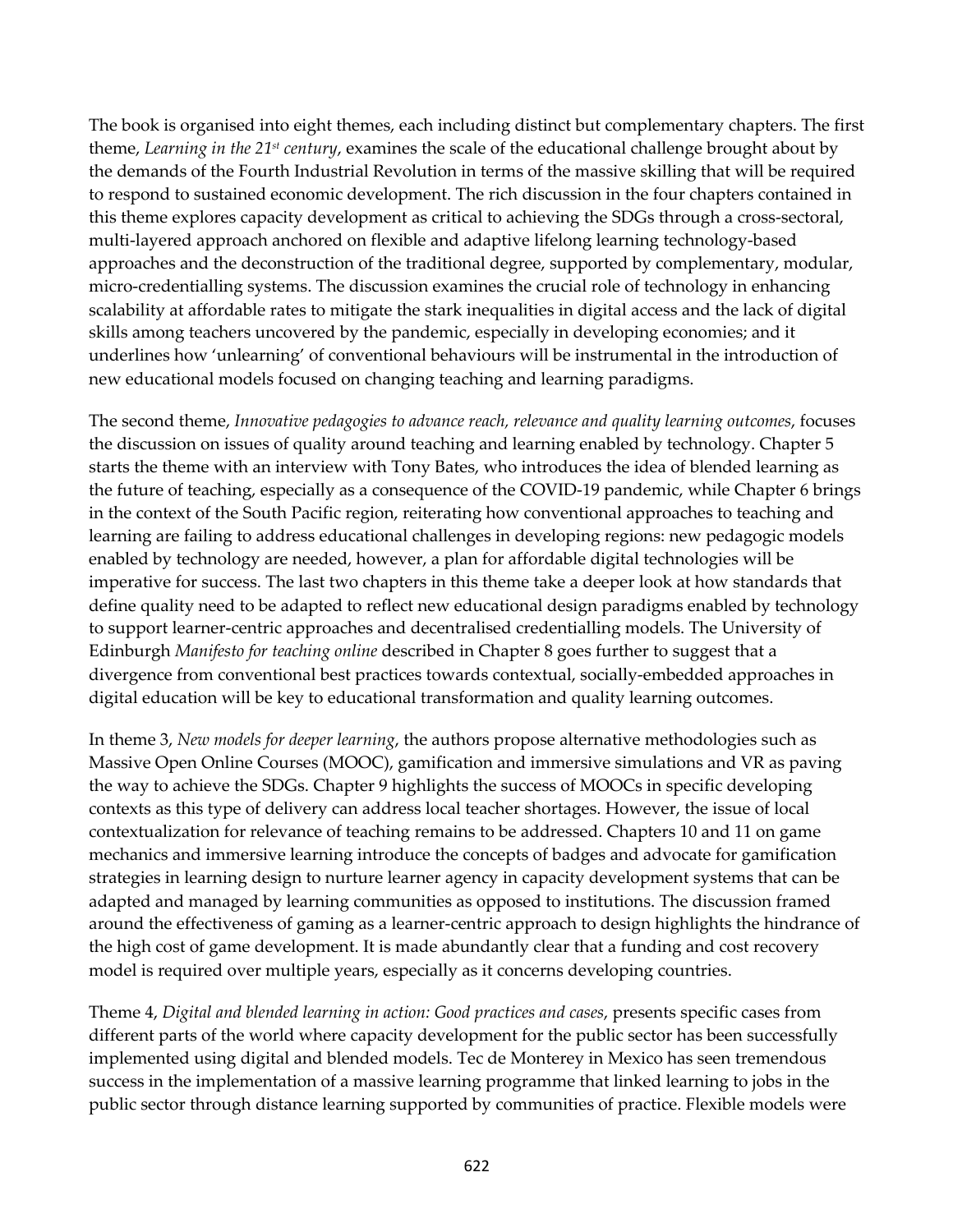designed to make education accessible in remote areas through local learning centres. In Malaysia, a structured, systematic approach supported by governmental institutions and strategic partnerships led to the successful implementation of a capacity development initiative to upskill the workforce in the public sector. In Latin America and the Caribbean, livelihoods were improved through the continuous upskilling of workers in the public sector as a result of the establishment of an e-learning ecosystem that promotes lifelong learning, supported by stackable digital credentials. China has used its 5G infrastructure as well as AI and gamification approaches to support lifelong learning, reskilling

workers and addressing the need for continuous capacity development. India has focused on Vocational Education and Training (VET) to provide alternative lifelong learning opportunities to enhance employability for its growing youth work force. Public/private partnerships as well as the institutionalisation of national standards have enabled the delivery of relevant training through digital portals and created pathways for students.

Chapter 17, in theme 5, the *Future of content development: Leveraging open resources,* addresses the integration of Open Educational Resources (OER) to mediate access to quality resources for teaching and learning. OER foster lifelong learning and can be integral to providing equitable quality learning opportunities to support the achievement of SDG 4: Quality Education, especially if framed by national and institutional policy.

In theme 6, *The power of the platform*, the discussion is centred on how educational technology (Ed Tech) can offer possibilities for changing educational paradigms, facilitated by Learning Management Systems (LMS) such as Moodle, underpinned by Open Educational Practices (OEP) and backed by socio-constructivist and constructionist approaches to teaching and learning. LMS designed for lowbandwidth environments will be fundamental in the implementation of flexible personalised learning environments. Furthermore, while Ed Tech infrastructure, such as 5G networks, blockchain applications to facilitate and validate credentialling systems and teaching and learning applications supported by AI, will improve levels of personalisation, they are capital-intensive technologies that will require sustained funding, better attained through strategic cooperation and partnerships. At the simplest level, virtual tutors and chatbots powered by AI allow for scalability of learner-centric design and Socratic delivery methods impossible to deliver otherwise in mass education settings. However, the development costs for these technologies must be taken under serious consideration.

As theme 7, *Modernizing learning measurement, evaluation and credentialing through data analytics for insights and decision making*, delves into the world of predictive analysis, the discussion in the chapters advocates for the benefits of data-driven decision-making for continuous improvement, especially when framed by carefully designed Monitoring and Evaluation (M&E) systems. However, ethical issues about the gathering of student data come to the surface, as those data can be used to make decisions about students, such as acceptance into programmes, or can easily prejudice administrators' or professors' impressions of their students' interests and abilities. In Chapter 23, the author speaks to the importance of protecting faculty and students' rights to privacy and encourages institutions to scrutinize the kind of data they need to collect in the function of how that data will benefit instructors and learners or how it will affect the improvement of teaching and learning. Theme 7 closes with an analysis of open badges, as compared to traditional credentialing systems, and, in the realm of data